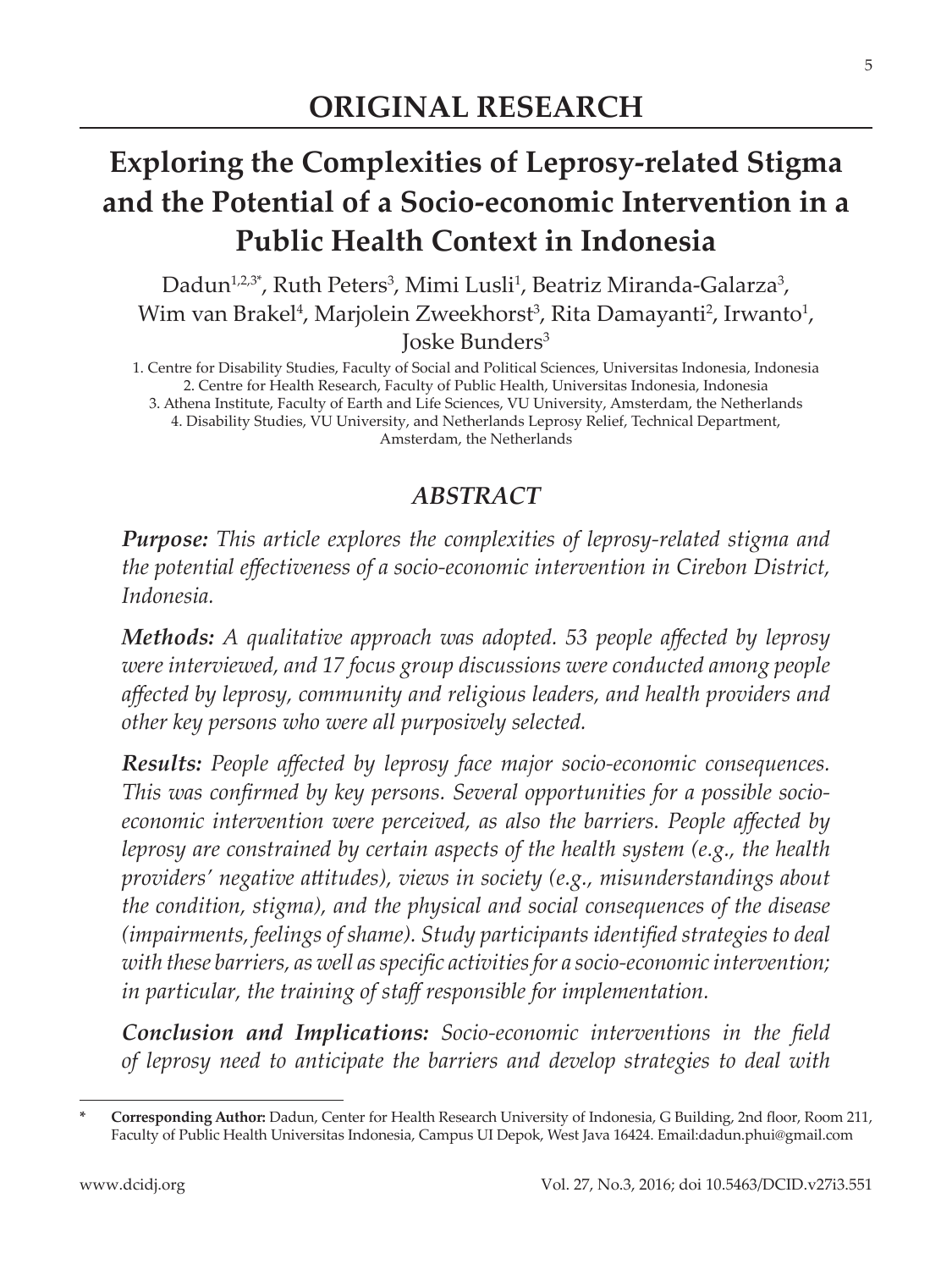*them. Cooperation between people working in the health system and those in the welfare / financial system is needed, to improve the quality of life of people affected by leprosy.*

*Key words: Health system, socio-economic status, knowledge, beliefs, qualitative study, Cirebon.*

### **INTRODUCTION**

Although the prevalence and incidence of leprosy has declined over the last 20 years, the South-East Asian Region is still the biggest contributor to the number of new cases reported (World Health Organisation, 2015). Indonesia officially eliminated leprosy in the year 2000, reaching a prevalence level of <1/10,000 population (MOH Indonesia, 2007). However, the WHO (2015) reported that Indonesia still occupies a 3rd place in terms of the leprosy burden, with an average of 17,000 new cases per year, of whom about 9% have grade 2 impairment at the time of diagnosis. Although some provinces have reported a decrease in new cases detected, Figure 1 shows that a more or less constant number of new cases continue to be detected every year, indicating that Indonesia faces major challenges in reducing the incidence of leprosy.

### **Figure 1: Number of new cases detected in Indonesia 2005 – 2014 (MOH Indonesia, 2007; WHO, 2015)**



\* WHO classifies persons affected by leprosy in one of two groups, paucibacillary (PB) and multibacillary (MB) leprosy, by counting the number of skin lesions. Paucibacillary if the person has five or fewer lesions, and multibacillary if there are more than five or if a positive skin smear is found.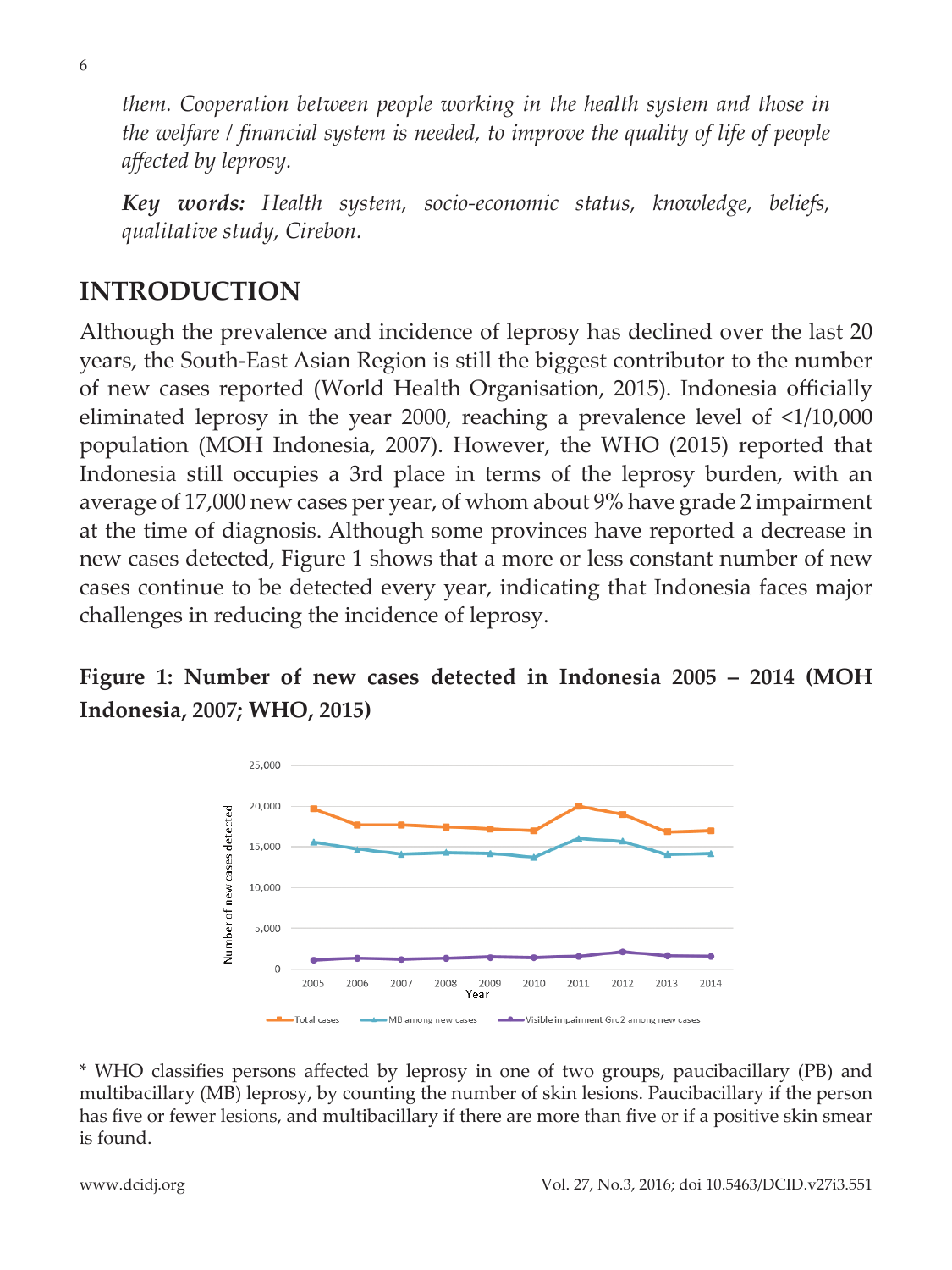Vol. 27, No.3, 2016; doi 10.5463/DCID.v27i3.551

Leprosy-related stigma can negatively affect the diagnosis (e.g., delayed presentation of symptoms), treatment (e.g., refusal or discontinuation of the multi-drug therapy -MDT) and management of the disease (van de Weg et al, 1988; Nicholls et al, 2003; Heijnders, 2004a; Barrett, 2005; Brown, 2006). The often poor attitudes of health professionals, identified in several countries, contribute to this situation (Awofeso, 1992; Briden and Maguire, 2003; Nicholls et al, 2003; Iyor, 2005). Leprosy-related stigma has many more far-reaching consequences as it can negatively influence an individual's prospects for education, employment, marriage, family life, religion, housing and, in this way, one's quality of life (Calcraft, 2006;Tsutsumi et al, 2007; Rao et al, 2008; Rao, 2010; Schuller and van Brakel, 2010).

Various interventions have been implemented to address leprosy-related stigma. Most of them attempt to deal with the causes, such as lack of knowledge or awareness (Brouwers et al, 2011; Nsagha et al, 2011), negative attitudes of the community (Brown, 2006), and negative attitudes and behaviour in the health system (Arole et al, 2002). Another very different approach is not to focus on the causes of stigma but to strengthen the capacities of individuals (WHO, 2011), which may lead to improved self-esteem, well-being, and enhanced participation in socio-economic life, and consequently reduce stigma. Socio-economic interventions (specifically, microcredits, business training and so on) are an example of the latter approach.

Improving people's socio-economic status seems to be a 'short-cut' solution to reduce the impact of stigma. Based on the findings from other studies on leprosy (Ebenso et al, 2007; Velema et al, 2008) and also evidence from the field of HIV/ AIDS and disability (Verma, 2009; Wagner et al, 2012;Tsai et al, 2013) the authors of the current study hypothesise that a socio-economic intervention can improve the quality of life of affected people and reduce stigma. A person affected by leprosy who receives a microcredit may feel acknowledged and appreciated as a human being with capabilities. He or she may feel proud to be eligible and trusted with a microcredit. As Velema et al (2008) wrote, "A 'side-effect' of these socio-economic interventions is the enormous boost in self-esteem that many clients get out of it".

The start-up of a business would require the development of new skills and involvement in new activities. This requires interpersonal contact with family members, neighbours and community members. This contact may alter previously held assumptions that lead to stigma, and this in turn may change the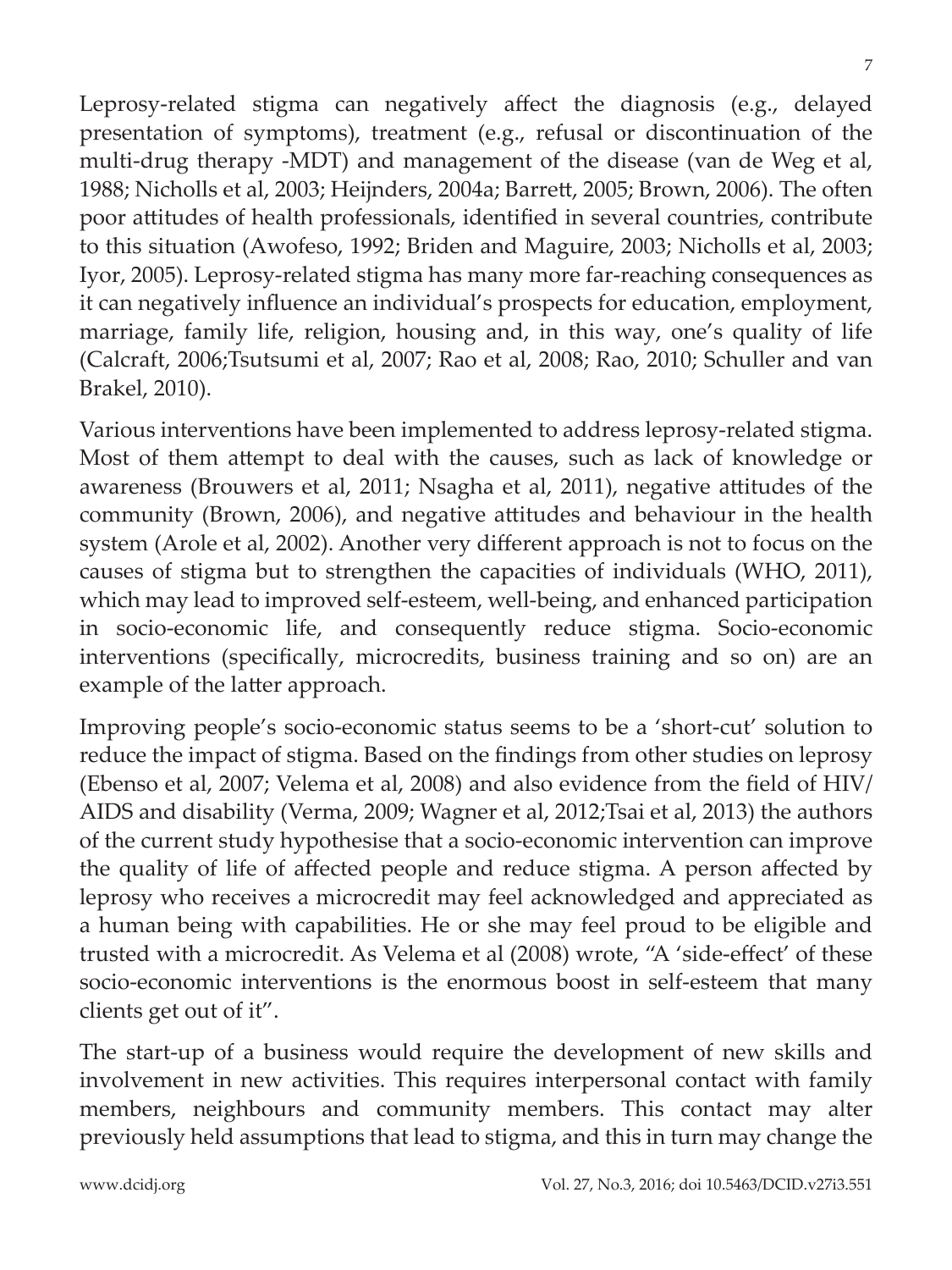attitudes of family members, neighbours, community members, and perhaps even health professionals. Improved financial independence is likely to improve one's status and further enhance social interaction. This hypothesis is in line with the arguments put across by Tsai et al (2013) who developed a strong case for considering livelihood interventions as a compelling stigmareduction strategy for HIV-infected persons. However every new approach aiming to reduce stigma is at risk of failure because of the many barriers that may arise during the implementation of the intervention. A socio-economic intervention might also fail due to the many problems that persons affected by leprosy encounter, such as stigma, health problems, weaknesses of the health care system, and so on.

#### **Objective**

This study aimed to explore and analyse the barriers that exist and how they can be dealt with in the process of the implementation of a Socio Economic Development (SED) intervention.

### **METHODS**

#### **Study Setting**

This study is part of the Stigma Assessment and Reduction Impact (SARI) project that was implemented in Cirebon District of West Java in Indonesia. Cirebon was selected as the study area because it has a high burden of leprosy, with more than 250 new cases detected every year, making it the third worst-affected area of West Java.

#### **Study Design**

An explorative study design was used, aiming to represent three perspectives – of persons affected by leprosy, healthcare providers and key persons in the community. 53 persons affected by leprosy were interviewed, sometimes together with a caregiver or family member. Also, 17 focus group discussions (FGDs) were conducted with key persons from financial, business and social institutions in Cirebon District, community members, community leaders, religious leaders, teachers, health workers, mothers of children affected by leprosy (child cases) and adults affected by leprosy.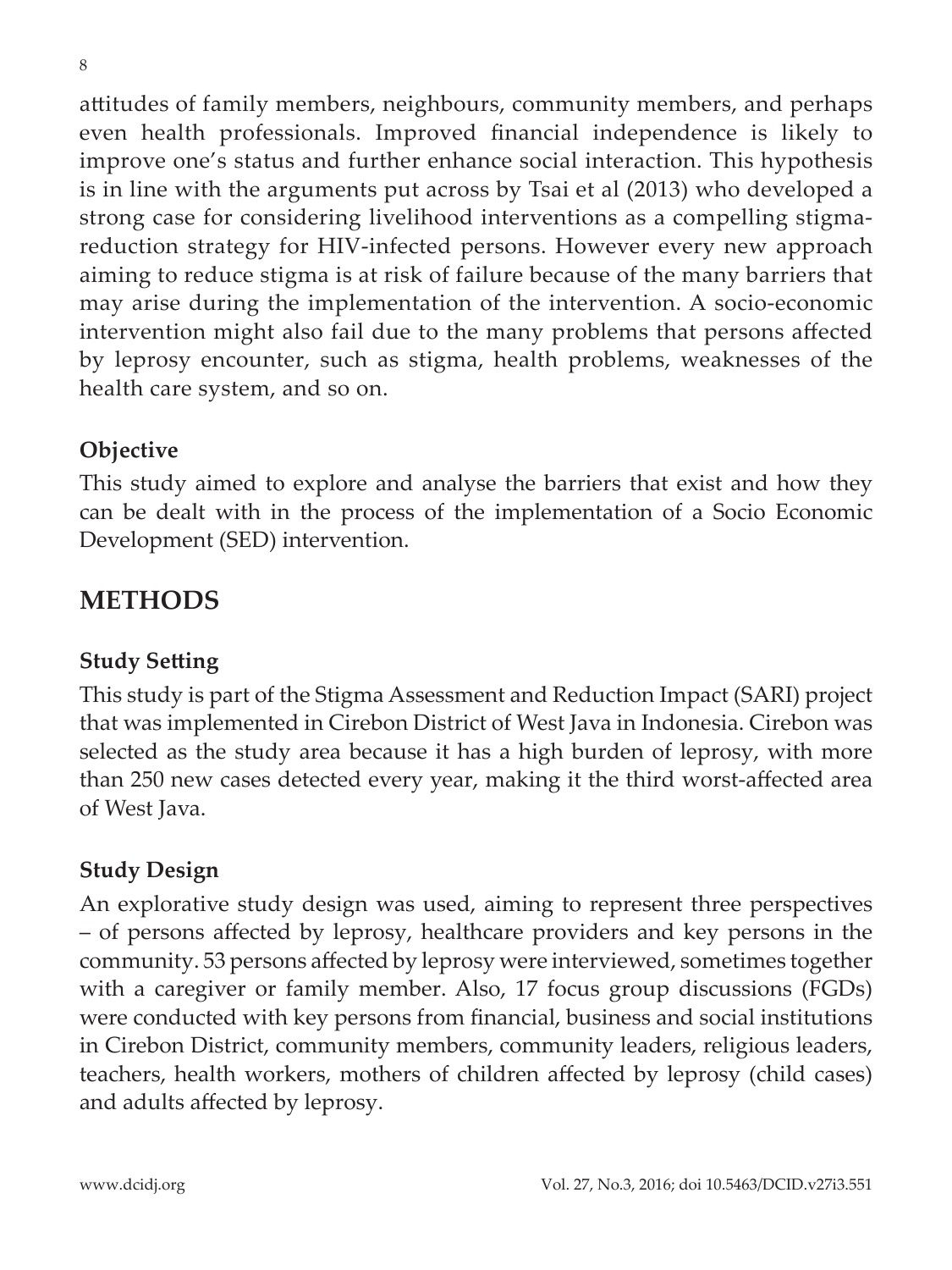#### **Participants**

A purposive sample of people affected by leprosy was selected from Health Centres (HCs) in 10 sub-districts, using data provided by the District Health Office (DHO). The aim was to get a broad perspective; thus, people varying in age, sex, health status, socio-economic status and education were selected. Health workers and leprosy officers were chosen from data obtained by the DHO; teachers were selected from schools in the study area; religious leaders were selected through faith based organisations, and community leaders through villagers; financial, business and social institutions in Cirebon District were identified and key persons from these organisations were invited.

#### **Data Collection**

Interview guidelines were developed for in-depth interviews and FGDs. For affected persons and the community, the themes explored were leprosy, stigma, participation, socio-economic impact of leprosy and their expectations. For FGDs with health workers, the themes were selection and training of leprosy officers, the health system, treatment of leprosy, perceptions of and beliefs about leprosy in the community, attitudes and behaviour of health staff towards persons affected by leprosy and other challenges in the field of leprosy, along with possible solutions. For community and religious leaders, the questions addressed their perceptions of leprosy (according to their religion) and the perceptions of others, and their suggestions to reduce adverse impacts of the disease. For key persons from financial, business and social institutions, the questions related to what an SED intervention could look like, anticipated problems in implementing a micro-credit programme and strategies to deal with them. Organisations and people who could fulfil a role in an SED intervention were also identified.

#### **Data Analysis**

Content and thematic analyses were applied. First, all participants were put into three groups- healthcare providers, key persons in the community and people affected by leprosy, and a contextual text segmentation was then conducted using open-ended codes to identify similar concepts. Second, similar concepts were gathered into similar content themes. Finally, a triangulation among participant groups was conducted and all the interviews were reviewed to validate the content and to minimise the risk of bias. These processes were conducted manually.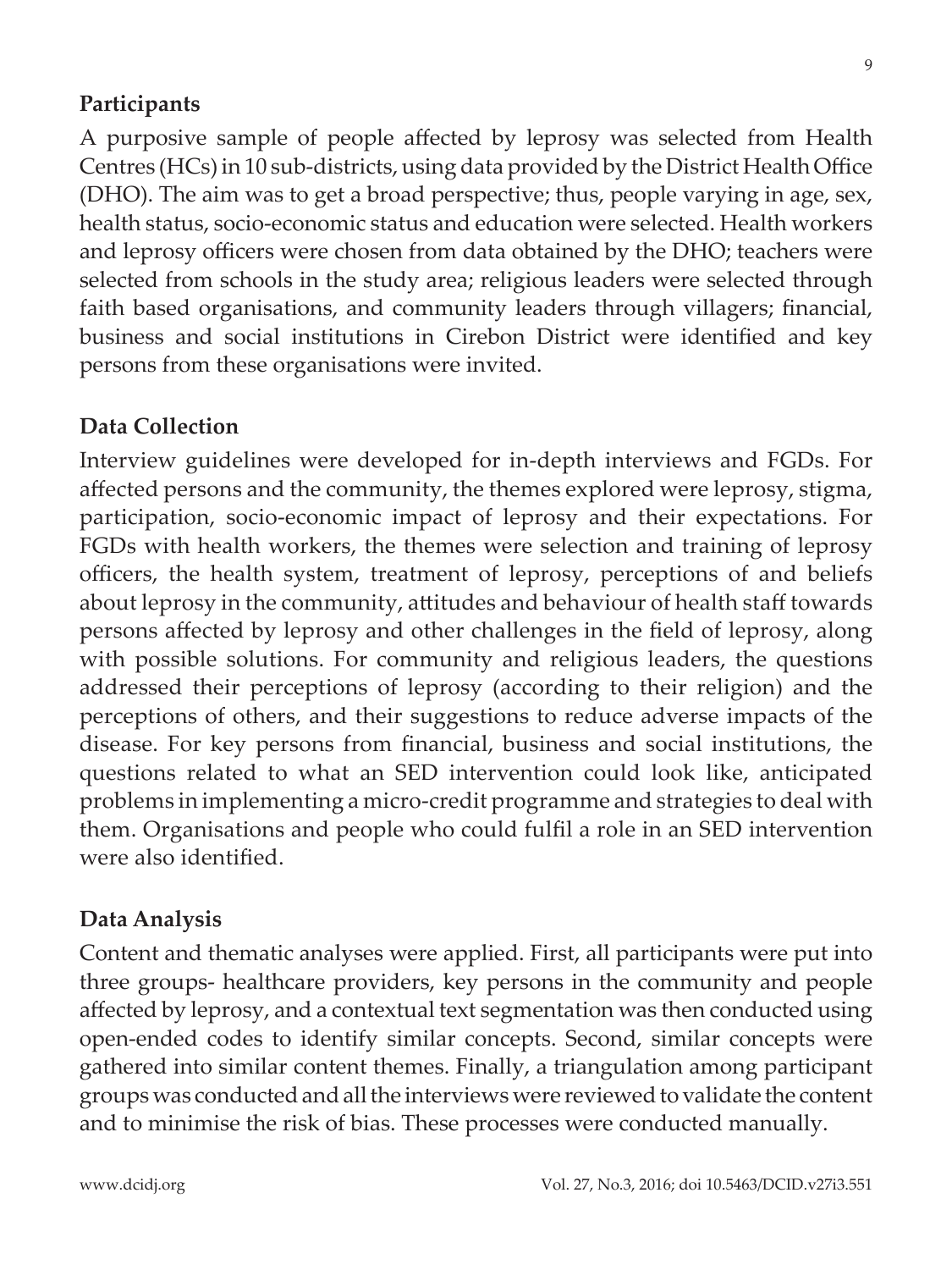### **Ethical Considerations**

The study was approved by the ethics committee of Atma Jaya University in Jakarta. Informed prior consent was obtained from all participants and the study team guaranteed the confidentiality of the data they provided.

## **RESULTS**

This section starts with an analysis of the socio-economic consequences of leprosy. Next, barriers in relation to i) the health system, ii) knowledge, beliefs and attitudes in society, and iii) emotional, psychological and physical consequences of leprosy, are explored and analysed. For each barrier, possible solutions suggested by the study participants are analysed and described. These are then translated to conditions and more specific strategies to deal with the discussed problems in order to increase the likelihood of a successful SED. Finally, an analysis of the feasibility of realising an SED intervention by local organisations is given.

### **Characteristics of Study Population**

In-depth interviews were conducted with 34 women and 19 men affected by leprosy. The youngest interviewee (interview conducted together with caregiver) was 9 years old and the oldest was 80 years old (mean age was 38.5 years). Occupations varied from unemployed to self-employed (such as farming, fishing or selling food), unpaid work as domestic labourer or helping in the family business, and paid employment. Almost half of the participants had completed only elementary schooling or had dropped out before completion. Community and religious leaders were between 40 and 60 years of age, while healthcare providers were between 25 and 54 years of age, with experience ranging from 1 to 20 years.

### **Socio-economic Consequences of Leprosy**

The interviews and FGDs revealed the negative impact of leprosy on the social participation of affected people within their community and family. Some of them had lost their jobs due to leprosy. For example, one informant resigned out of fear that colleagues would find out about the leprosy. Several others - who have small shops or food stalls - reported that it was difficult to sell products once neighbours knew about their leprosy status. Some of them went far away from their own village to sell their products in places where nobody knew about their condition. The consequence of reduced earnings was the increase in their out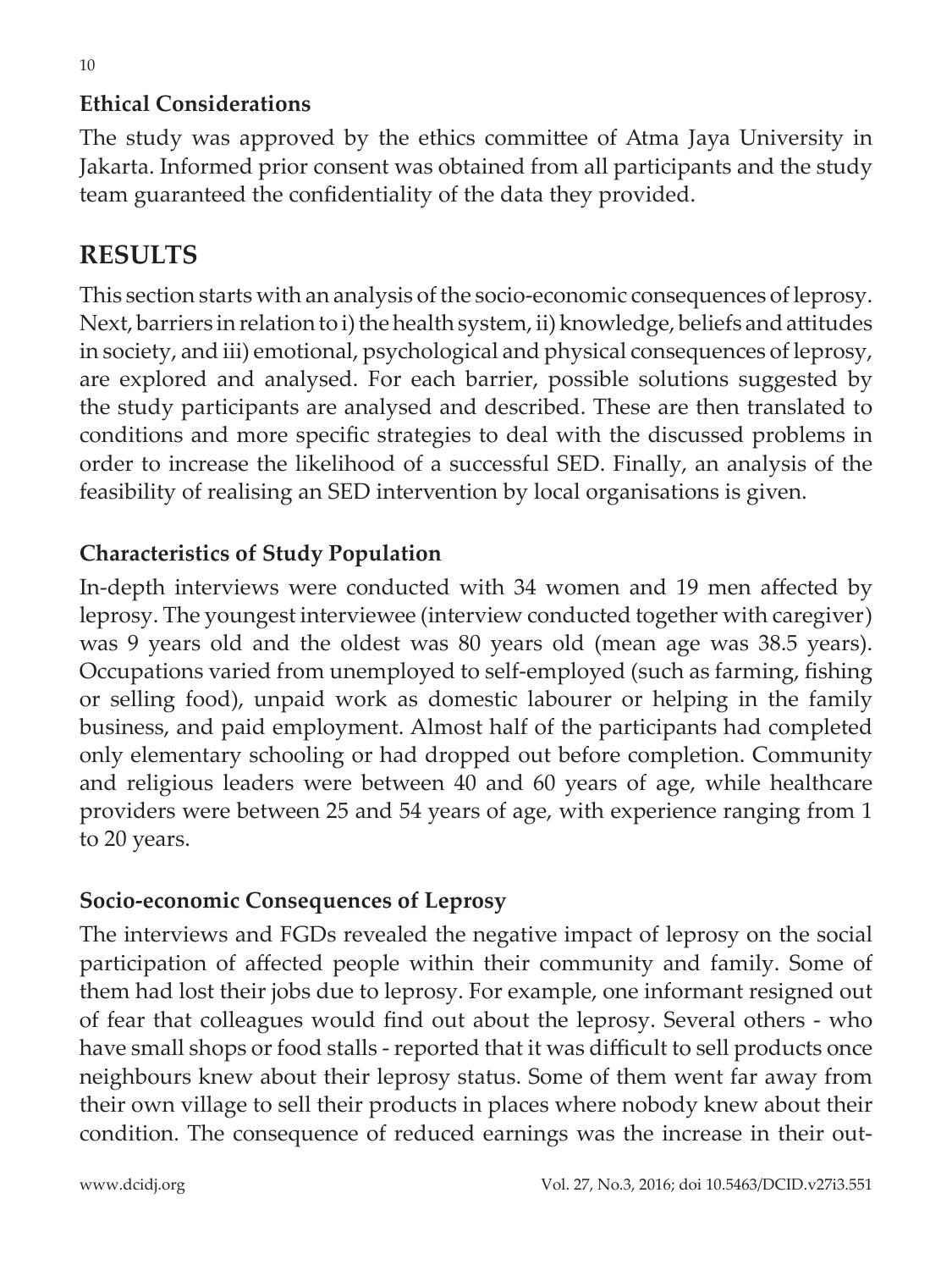of-pocket expenses for treatment and care. This had pushed some families into poverty, and some of them had ended up begging, stealing or trapped in debts or loans.

*"I couldn't walk, so scary. I went home right away and I did not want to go work anymore"* (Female, FGD with affected people).

*"I have one patient and she is doing business for food and beverage. Every time I visit her, she told me not ever to tell anyone about her disease"* (Male, FGD with leprosy officers).

Table 1 gives an overview of the social and economic consequences for people affected by leprosy.

| Social consequences                      | Economic consequences            |
|------------------------------------------|----------------------------------|
| - Use of degrading words                 | - Hard to find job               |
| - Rejection                              | - Loss of job                    |
| - Avoidance                              | - Poverty                        |
| - Gossip                                 | - Low income                     |
| - Ignorance                              | - Lack of money for living       |
| - Broken family relationship             | - Begging                        |
| - Broken social (neighbour) relationship | - Stealing                       |
| - Dropping out of school                 | - Debt                           |
| - Isolation                              | - Cannot sell food               |
| - Concealment                            | - Spend money for care/treatment |
| - Divorce                                |                                  |

**Table 1: Perceptions on Social and Economic consequences of Leprosy**

People affected by leprosy mentioned that it is very important to improve their economic status by being employed or self-employed. Some even considered it more important than their health. As one interviewee said, "Well … I'd like to have a better life, financially". Others said:

*"It is difficult if we do not have money... rice, money, any kind of help is good"*  (Interview with a person affected by leprosy).

*"Help in funding.... I don't have money to start a business... If I have enough money, I feel free"* (Male affected by leprosy, In-depth interview).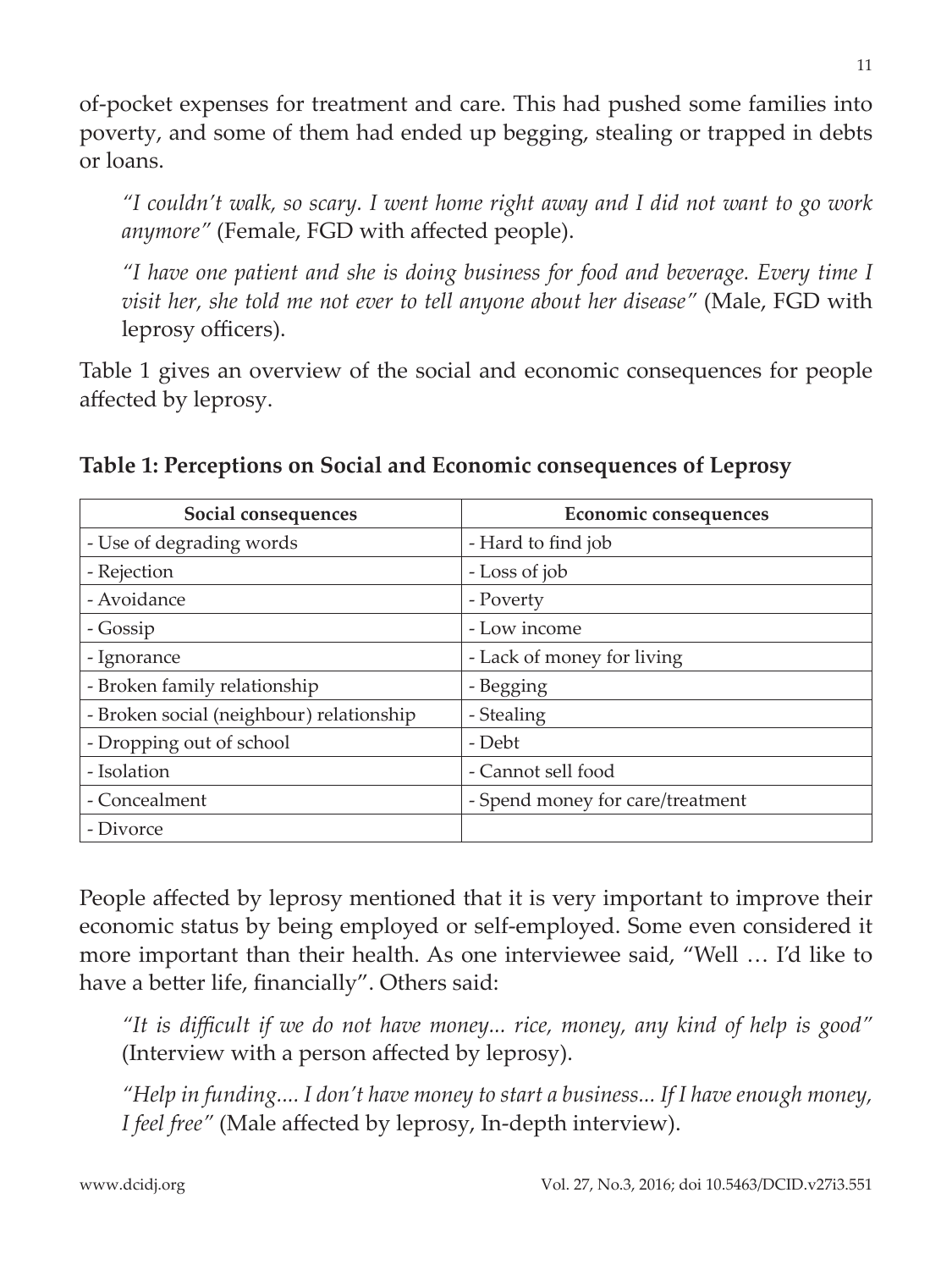Interestingly, some people affected by leprosy and some community members mentioned that a better socio-economic status would improve their self-esteem and reduce stigma.

*"There are many things I need. Groceries I need, money I need… to avoid people mocking, we have to run a business"* (Female affected by leprosy, Interview).

*"The main issue is that the majority of the people affected by leprosy are poor. They need money for medication. Even the patients that are already cured, they still need money for re-socialisation"* (Male, FGD with community and religious leaders).

*"With financial aid of some sort, it could give them the passion to live their life again"* (Male, FGD with community and religious leaders).

Several respondents mentioned solutions to address the socio-economic problems of people affected by leprosy. Community and religious leaders suggested grants or micro-credits as a possible solution, and thought that local banks might be interested in this specific group. They said that it is essential that people affected by leprosy are willing to change. In addition, they highlighted the need for training in skills and some entrepreneurs (also some who had been affected by leprosy) offered their help. Participants also mentioned the possibility of establishing support groups. Key persons from several financial, business and social organisations noted that close collaboration and support from the local government offices (e.g., health, social welfare) would be beneficial to integrate the available resources to support people affected by leprosy. Also, people affected by leprosy were interested in socio-economic activities. Some said that they had been entrepreneurs earlier and already possessed certain qualities and skills needed to run a business. One participant in a FGD explained:

*"Why the people affected by leprosy are commonly poor? First, people who are affected by leprosy are usually limited in mobility. So they are not capable to work as an employee in a company. A company also wants a normal healthy employee. So people affected with leprosy are best directed to become an entrepreneur. But they need skills to do that. Now these skills are what we should think about together. (...) If they have skills, they should be financially prepared to perform a business. Also if possible we create a market. After that they should be monitored and directed. (...) Well, this is only my advice"* (Male, FGD with community and religious leaders).

However, there were also worries. During a FGD with key persons from several financial, business and social organisations, doubts were raised about the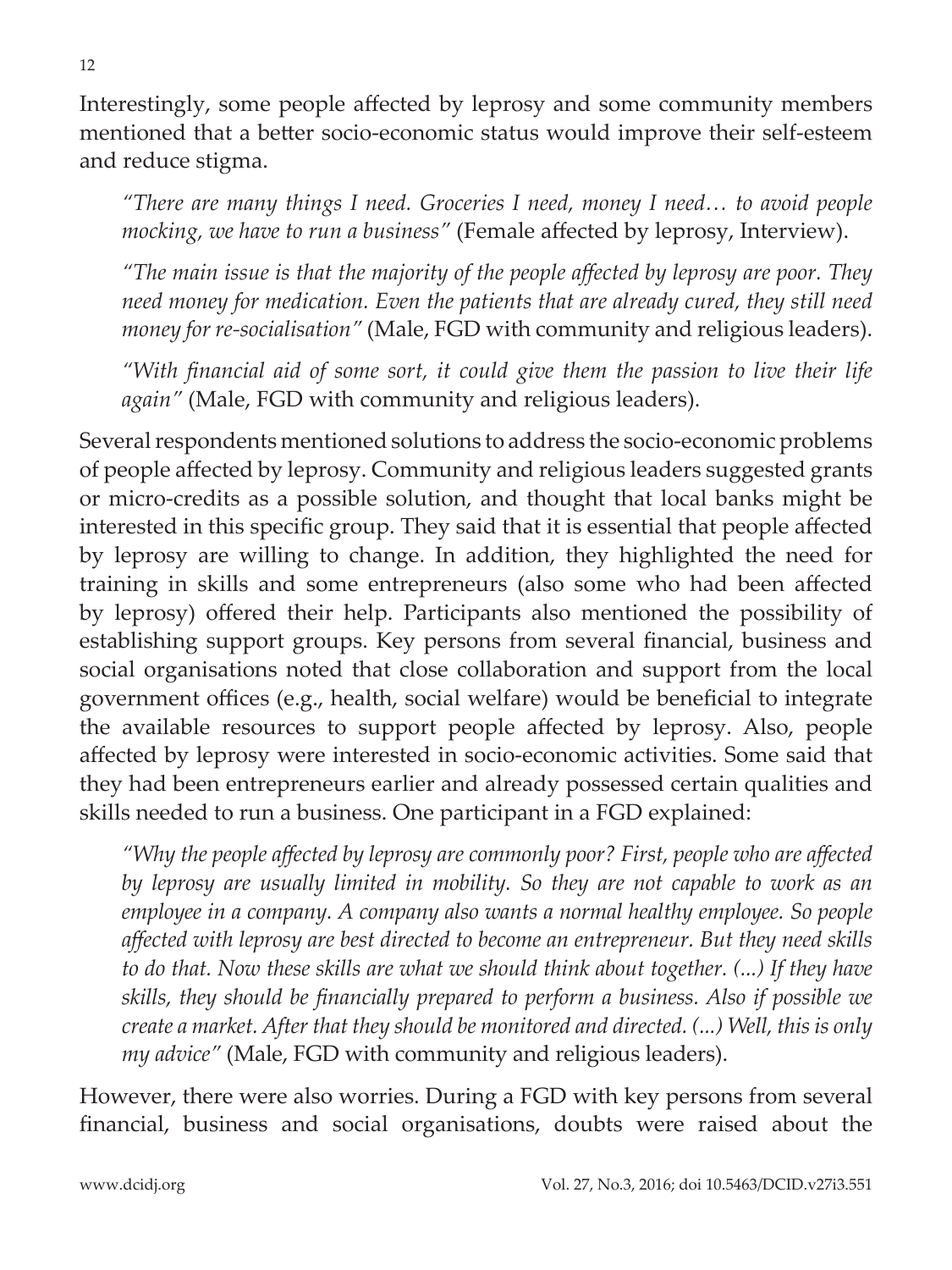feasibility of creating an SED intervention for this target group. According to the participants, starting and running a profitable business is in itself a difficult endeavour. For people affected by leprosy who face so many different health, social and financial problems, this is even more difficult. Supporting the start-up of such a business seemed to them a very high risk that no bank would be willing to take.

To sum up, people affected by leprosy face major socio-economic consequences because of their disease. Improving the socio-economic situation is, not surprisingly, a key concern of theirs. They even believe that improved socioeconomic status would improve their self-esteem and reduce stigma. Key persons confirmed this and perceived several opportunities for a socio-economic intervention. However, there were also fears. Hence it is important to be specific about the problems clients face in the different areas of their lives, and to develop strategies that could be implemented by financial institutions or others.

The next section addresses the problems in the health system and society that are related to the affected individual.

### **Barriers in the Health System - and suggested Strategies**

**Barriers** - Treatment of leprosy is available at primary health services such as sub-district HCs and village Satellite Health Centres (SHCs). All services are supposed to be free of charge, including the MDT treatment. Most sub-district areas are supervised by a single leprosy officer, which means that leprosy officers work on their own most of the time. Other health workers at the HC sometimes ignore issues related to leprosy or even have a negative attitude towards the disease. Sometimes other health workers refuse to shake hands or treat a person affected by leprosy.

*"I mean if it is clear that the patient has leprosy as diagnosed by the laboratory, when I am not there –because I am in the field– nobody* [other health professionals/ colleagues] *serves the patient. They have to wait until I return to the HC... I want at least they take note of them or serve them"* (Male, FGD with leprosy officers).

*"In reality, there are several officers who still are afraid to be infected. The important thing is, thank God that I am healthy until now"* (FGD with leprosy officers).

Salaries of health staff were described as low and the budget for the leprosy work that had to be done was described as limited. Leprosy officers mentioned several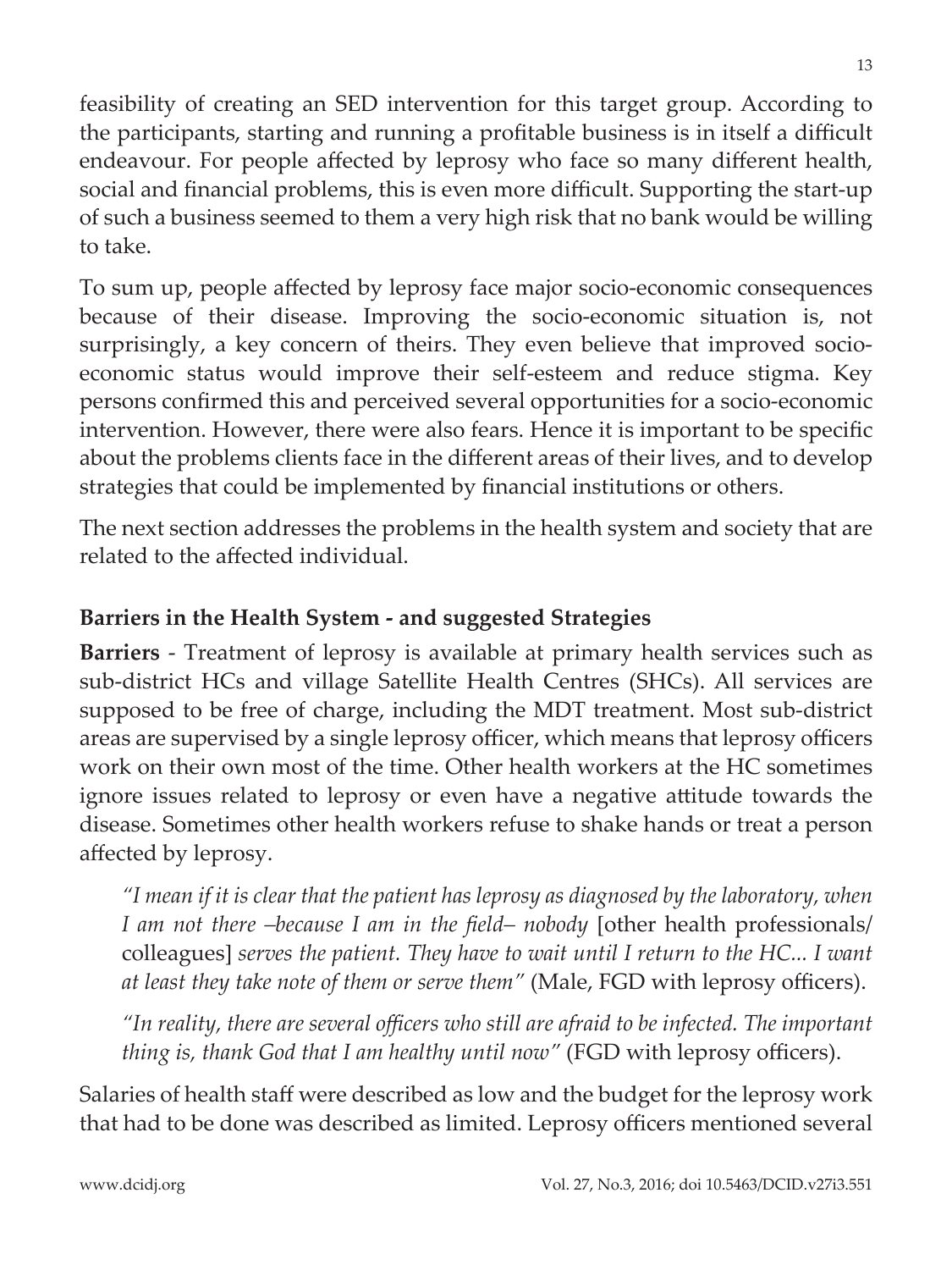constraints such as feeling unwanted by the HC, boredom because of being a leprosy officer for too long, fear of being infected and worry about exclusion by family members.

Participants affected by leprosy mentioned that there was sometimes a misdiagnosis. Instead of leprosy, the initial diagnosis was diabetes or arthritis. This means that the start of treatment can be delayed, increasing the risk of disability and prolonging the risk of infection in the community. Also, several people affected by leprosy said that they did not receive information about the cause, ways of transmission and contagiousness of the disease from the leprosy officer. In a few cases, people affected by leprosy had to pay for the seemingly free leprosy services. Observations in the study area revealed problems in referral. Sometimes the person affected by leprosy sought treatment for reactions (a serious complication of leprosy) at the district hospital. Health insurance is available for clients, which helps them to receive treatment and care in these hospitals. The district hospital, however, was sometimes full and the person affected by leprosy had to be referred elsewhere. In general, the quality of the case management in hospitals is often limited due to the lack of knowledge about leprosy and leprosy reactions, health workers' attitudes, and lack of coordination with the referring HC where the person affected by leprosy used to obtain treatment.

**Strategies:** The health system needs to be strengthened at different levels. Leprosy workers proposed to improve the coordination between programmes, enhance leadership, increase the attention towards leprosy, advocate for more money for the leprosy programme (for example, so that community socialisation can be organised more frequently and leprosy officers can attend leprosy training routinely), provide knowledge about leprosy to all health staff during training and increase feelings of shared responsibility among them.

#### **Strategies for the implementation of an SED intervention:**

An SED intervention is more likely to be successful if staff of the organisation that aims to implement it would acknowledge the failures in the health system and the many problems people affected by leprosy have experienced in the process of getting diagnosis and treatment. This information could be used for designing a training course for the clients. Staff of an organisation that implements an SED intervention or affiliated partner could:

o Facilitate access to social insurances if the client is eligible but not yet a beneficiary.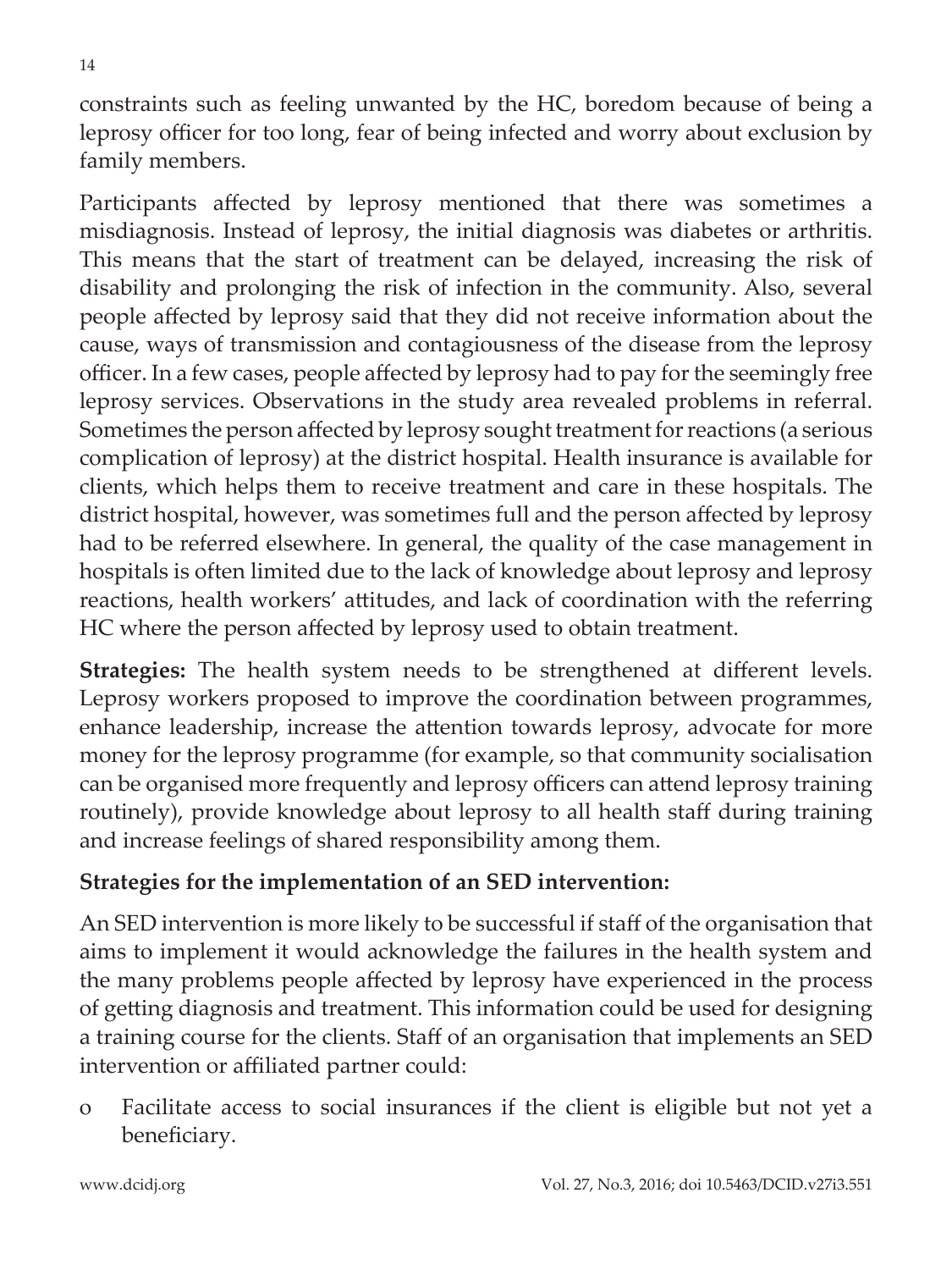- o Provide correct and complete medical information (cause, ways of transmission, becoming cured) to clients affected by leprosy if they have not yet been informed by a health professional.
- o Be aware and supportive if clients need to re-visit the health clinic for checkups, new treatment or when they experience leprosy reactions or any other complication.

### **Barriers related to Knowledge, Beliefs and Attitudes in Society - and suggested Strategies**

**Barriers:** Many of the study participants lacked a clear understanding of leprosy. In general there was a lack of knowledge about its causes, symptoms and treatment. When the researcher first mentioned the word, some community members wondered whether leprosy still existed. Most community members perceived leprosy as a disease that causes bodily impairments and deformities, but some perceived it mainly as a skin disease.

*"Their hands get smaller, after a long time their legs shrink and finally become a stump, it is mostly like that"* (Male, FGD with community).

Various perspectives about the causes of leprosy were mentioned at the in-depth interviews and FGDs. Some respondents mentioned black magic or heresy, a belief that deters seeking treatment from health services. The perspectives were grouped in three categories: spiritual, biological and environmental. An overview of the perceived causes is given in Table 2. Most of them believed that leprosy is an infectious disease that is difficult to cure. Some did not know that it could be treated.

| Spiritual                                                                                                            | Biological      | Environment                                                                                                                                |
|----------------------------------------------------------------------------------------------------------------------|-----------------|--------------------------------------------------------------------------------------------------------------------------------------------|
| Challenge/test from God                                                                                              | <b>Bacteria</b> | Poor hygiene (e.g. contact with<br>dirty objects, poor sanitation)                                                                         |
| Destiny (it has been written)                                                                                        | Heredity        | Direct contact with people affected<br>by leprosy or by sharing utensils,<br>dishes and meals with or from a<br>person affected by leprosy |
| Punishment for immoral behaviour or<br>not following community norms (e.g.<br>forbidden sex, bad conduct to parents) | Blood deviant   | Pollution                                                                                                                                  |

#### **Table 2: Overview of Community Responses on Causes of Leprosy**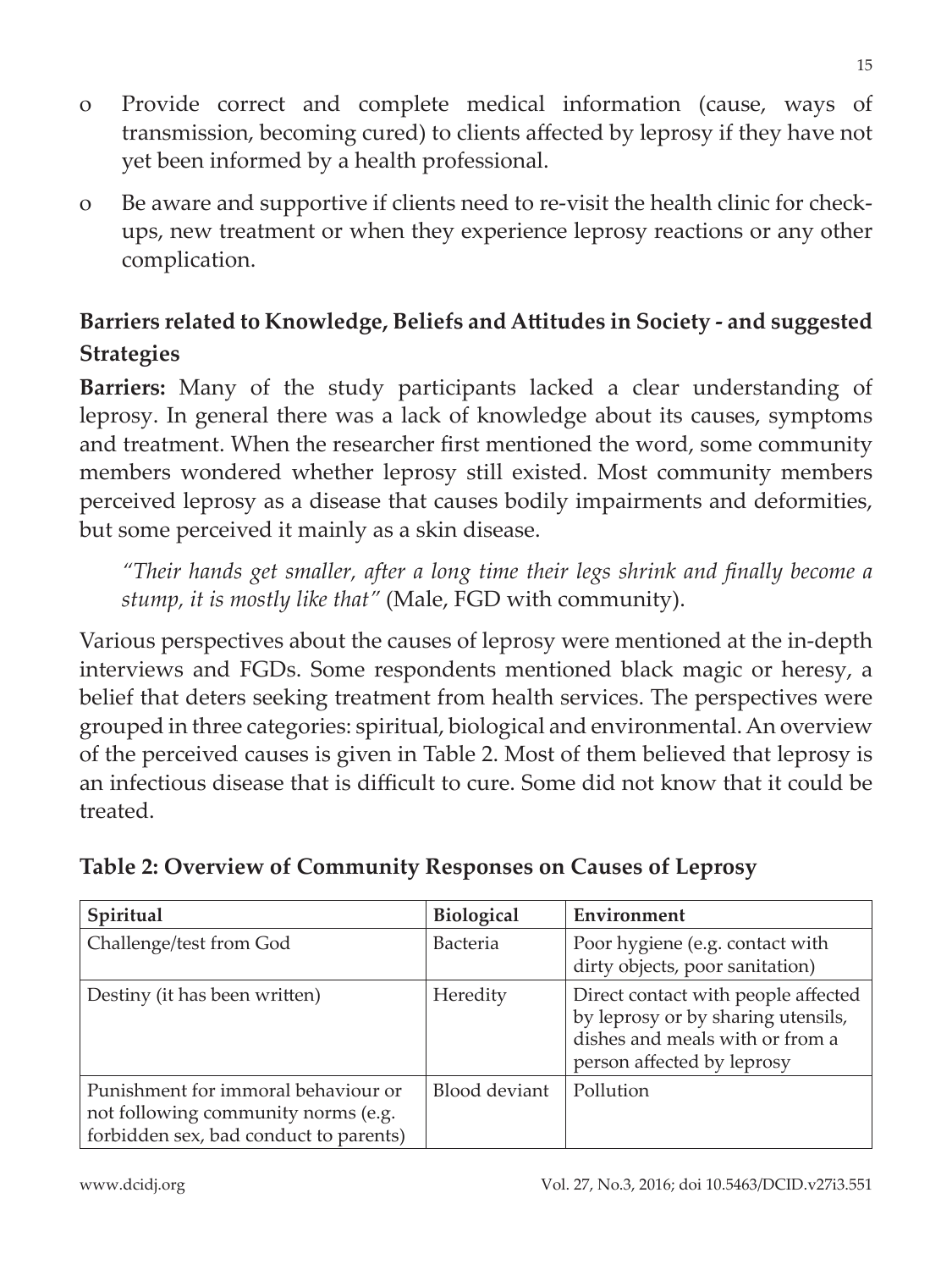| Emotional hygiene (good heart)       | Weakening of<br>immunology                                     | Contact with animals                                        |
|--------------------------------------|----------------------------------------------------------------|-------------------------------------------------------------|
| Curse                                | Similar blood<br>type                                          | Infected from daily activities (e.g.<br>working in factory) |
| Black magic or heresy                | Genetic<br>problem                                             |                                                             |
| Karma                                | Under-<br>nutrition                                            |                                                             |
| Chance from God to help others       | Food<br>consumption<br>(e.g. certain<br>items like<br>shrimps) |                                                             |
| Conviction that you will be infected |                                                                |                                                             |

**Strategies:** Participants in this study suggested education and raising awareness as possible ways to improve community awareness. They emphasised that mass education alone would not be sufficient, and a more direct and contextualised approach would be needed.

*"It* [government] *only tries to cure the affected people, but it does not make any publication* [education] *for the whole community, saying that the disease is not dangerous, that people do not need to avoid the affected"* (Male, FGD with people affected by leprosy).

*"I think that we need real information about leprosy, not only from TV or other media. If we know about it directly from the counselling* [normally by a health provider] *we will know a lot of things about it"* (Female, FGD with teachers).

### **Strategies for the Implementation of an SED Intervention:**

An SED intervention is more likely to be successful if staff from the implementing organisation acknowledge the lack of knowledge about leprosy and negative attitudes that prevail in society. Staff of an SED intervention or affiliated partner could:

- o Train the clients affected by leprosy in coping strategies (e.g., explain to a person who is sharing incorrect information that leprosy is not very infectious, and is no longer infectious once treatment has started).
- o Provide medical information about leprosy and address worries of group members who know that one of their group is, or has been, affected by leprosy.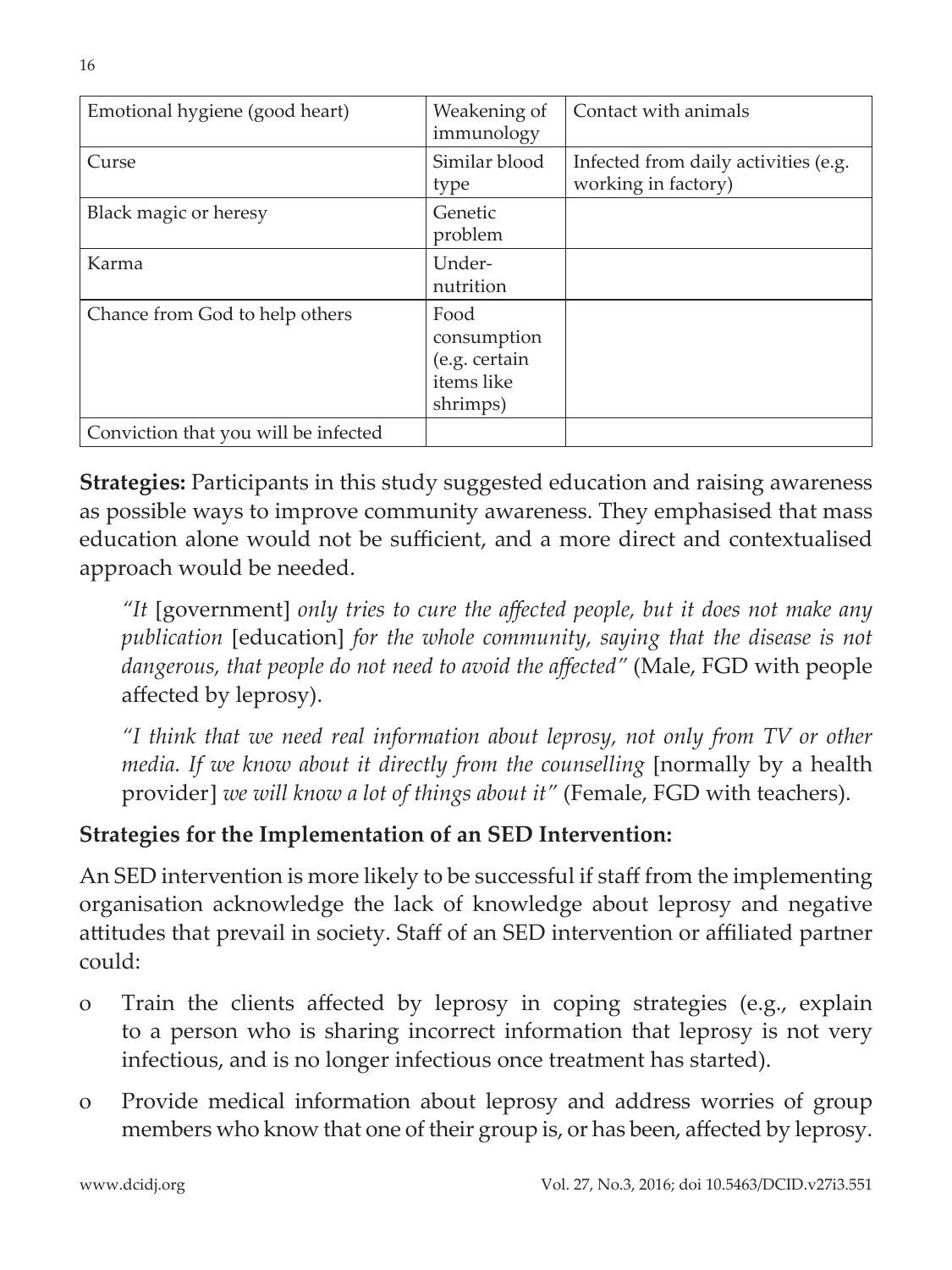## **Barriers related to Emotional and Physical Consequences of Leprosy - and suggested Strategies**

Barriers: Leprosy has an emotional and physical impact on the affected person. Fear, shyness, shame and shock were the emotional consequences mentioned in the interviews, while loss of sensation, hurt, bleeding and weakness were some of the physical consequences. Both were the cause of stigma. One respondent referred to leprosy as a "secret" disease and explained that this is because "it may cause shame". Table 3 shows the emotional and physical consequences of leprosy that triggered all types of stigma - internalised stigma, experienced and anticipated stigma - in affected people, and negative attitudes and enacted stigma in leprosy officers.

| <b>Emotional consequences of Leprosy</b> | Physical consequences of Leprosy |
|------------------------------------------|----------------------------------|
| Shy                                      | Wrong diagnosis                  |
| Shame                                    | Losing sensitivity               |
| Depression/anxiety                       | Hurt/pain                        |
| Shock                                    | Swollen                          |
| Low self-confidence                      | Wound                            |
| Hopelessness                             | Bleeding                         |
| Fear of dying                            | Smelly                           |
| Helplessness                             | Body weakening                   |
| Sadness                                  | Dark skin                        |
| Anger                                    | White/pink spotted               |
| Loneliness                               | Stiff skin                       |
| Fear of impairment                       | Itchy skin                       |
| Fear of infecting others                 | Impairment                       |
| Worry about partner leaving              | Under-nutrition                  |
| Worry about not finding a partner        |                                  |
| Feeling unclean                          |                                  |
| Feeling disgusting                       |                                  |
| Feeling ugly                             |                                  |
| Insecure                                 |                                  |
| <b>Tired</b>                             |                                  |

#### **Table 3: Perceptions of Emotional and Physical consequences of Leprosy**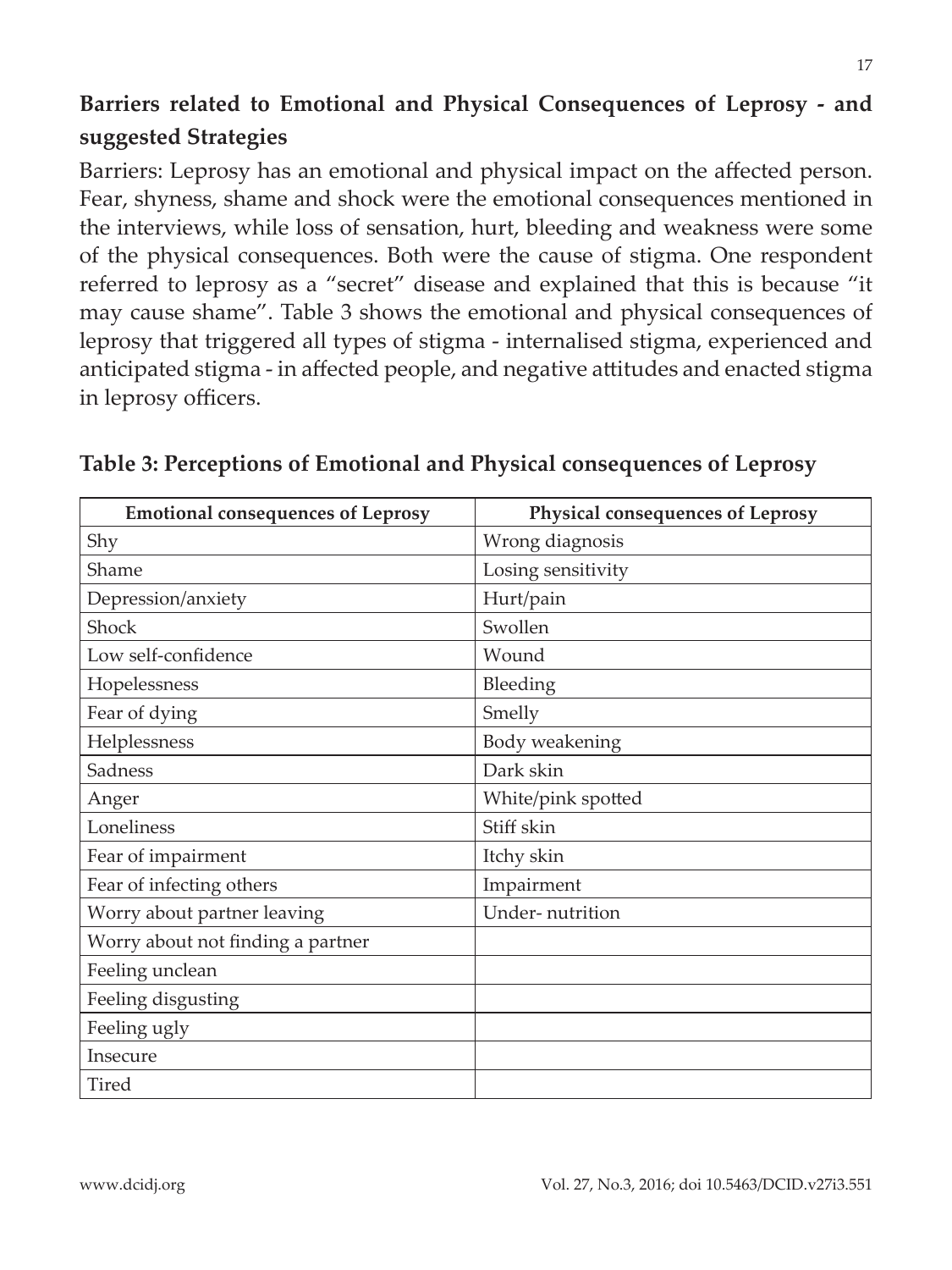**Strategies:** Community leaders mentioned that stigma could be reduced through empowerment, but it depends on the mindset and commitment of people affected.

*"A strong motivation and commitment from the leprosy affected and the community is needed to reduce stigma and discrimination"* (Male, FGD with community and religious leaders).

*"People affected are expected to change their mindset so that they can empower themselves and even help others"* (Male, FGD with community and religious leaders).

#### **Strategies for the implementation of an SED intervention:**

An SED intervention increases the likelihood of success if staff from an organisation that implements it or an affiliated partner could give a brief counselling to increase knowledge, create a positive self-image, discuss coping strategies and increase selfesteem. This requires careful selection of staff and dedicated training in counselling.

### **Feasibility of realising an SED intervention by Local Organisations**

As stated earlier, there were serious doubts whether a local financial or social organisation would be willing to accept leprosy clients as a target group for microcredit. This client group would be considered a high risk for the bank. By analysing the problems that clients face and finding ways to mitigate these problems, the risk might be considerably reduced. The results above show the expected problems and strategies to deal with them. These concrete strategies for a microcredit programme were discussed with organisations in Cirebon District and were found acceptable. A variety of organisations were interested in an SED intervention. For example, one was a microcredit bank that was interested in including people affected by leprosy in their standard services (mainstreaming). Another was a DPO that was ready to learn how to develop a tailor-made socioeconomic intervention. Both organisations were willing to deal with the barriers identified in this study. They were willing to offer training to staff and clients.

## **DISCUSSION**

This study revealed the varied and serious socio-economic consequences of leprosy in Cirebon District. Many people affected by leprosy are coping with poverty. Some became poor after the diagnosis, while those who were already poor sank further into poverty. The often devastating impact of leprosy on the socio-economic life of affected persons has also been found in Nepal and India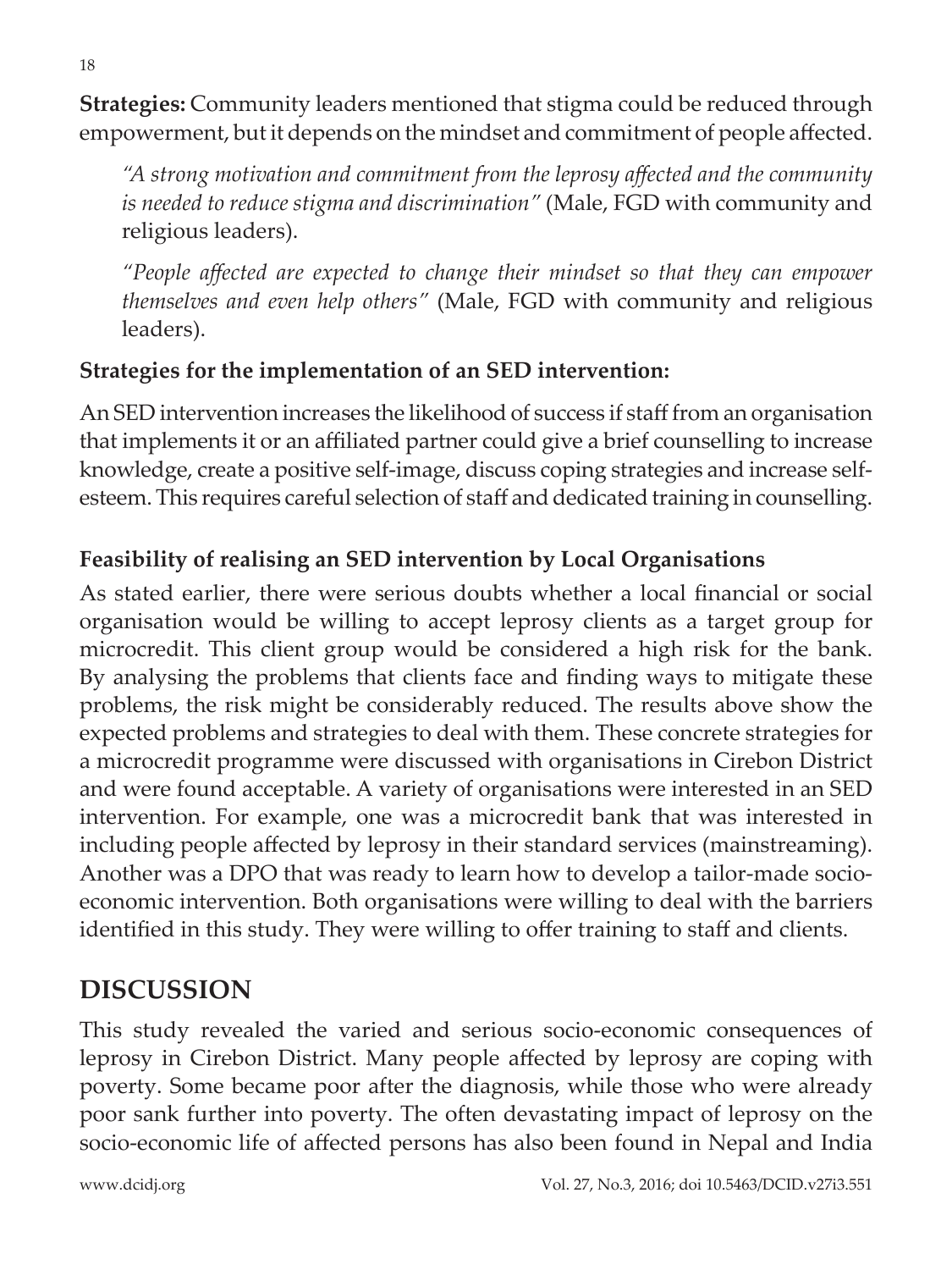(Calcraft, 2006; Rao et al, 2008; Stevelink et al, 2011). Calcraft (2006) wrote that "the loss of income is a very serious matter" in a developing world context, especially because of the lack of formal and informal safety nets.

This study also found broad support in Cirebon District to improve the socioeconomic position of people affected by leprosy. Although the barriers described in this study are local, in relation to the health system, society and the consequences of leprosy, many of them are found in other countries also (Nicholls et al, 2003; Heijnders, 2004b; Barkataki et al, 2006; Varkevisser et al, 2009). Poverty was generally seen as an inhibitor for realising good health and quality of life, as also for creating opportunities for economic development. Specifically, the idea of facilitating entrepreneurship was supported broadly. There were, however, doubts regarding the difficult life conditions of people affected by leprosy that could prevent most of them from becoming successful entrepreneurs. By analysing these life conditions in detail and discussing the results with key persons in the community, strategies were suggested to strengthen a purely financial intervention by adding a variety of training programmes.

Ideas relating to this strengthened SED intervention were discussed with key persons from different local organisations and were positively received. It also became clear that different strategic options were available. Existing financial organisations could specifically target people affected by leprosy, and add training and support programmes to their current services. Existing social organisations could add a financial component to their services. An implementing organisation could either provide all the necessary interventions themselves or they could link up with other organisations (such as governmental offices, DPOs, NGOs, faithbased organisations) or people (e.g., individual entrepreneurs).

Literature in the field of disability describes these variations. The study of Fiasse (2011) on microcredit schemes for people with physical disabilities in Afghanistan suggests adding awareness programmes to a microcredit programme in the community, in order to change attitudes and promote sustainability. The study of Nuwagaba et al (2012) on accessibility of microfinance by people with disabilities in Uganda suggests that both the providers of microfinance and the beneficiaries need to attain the right knowledge, skills and attitudes. Studies on leprosy have also highlighted the possibilities of networking with and referring to local organisations and collaborations with the government and general public (Withington et al, 2003; Ebenso et al, 2007).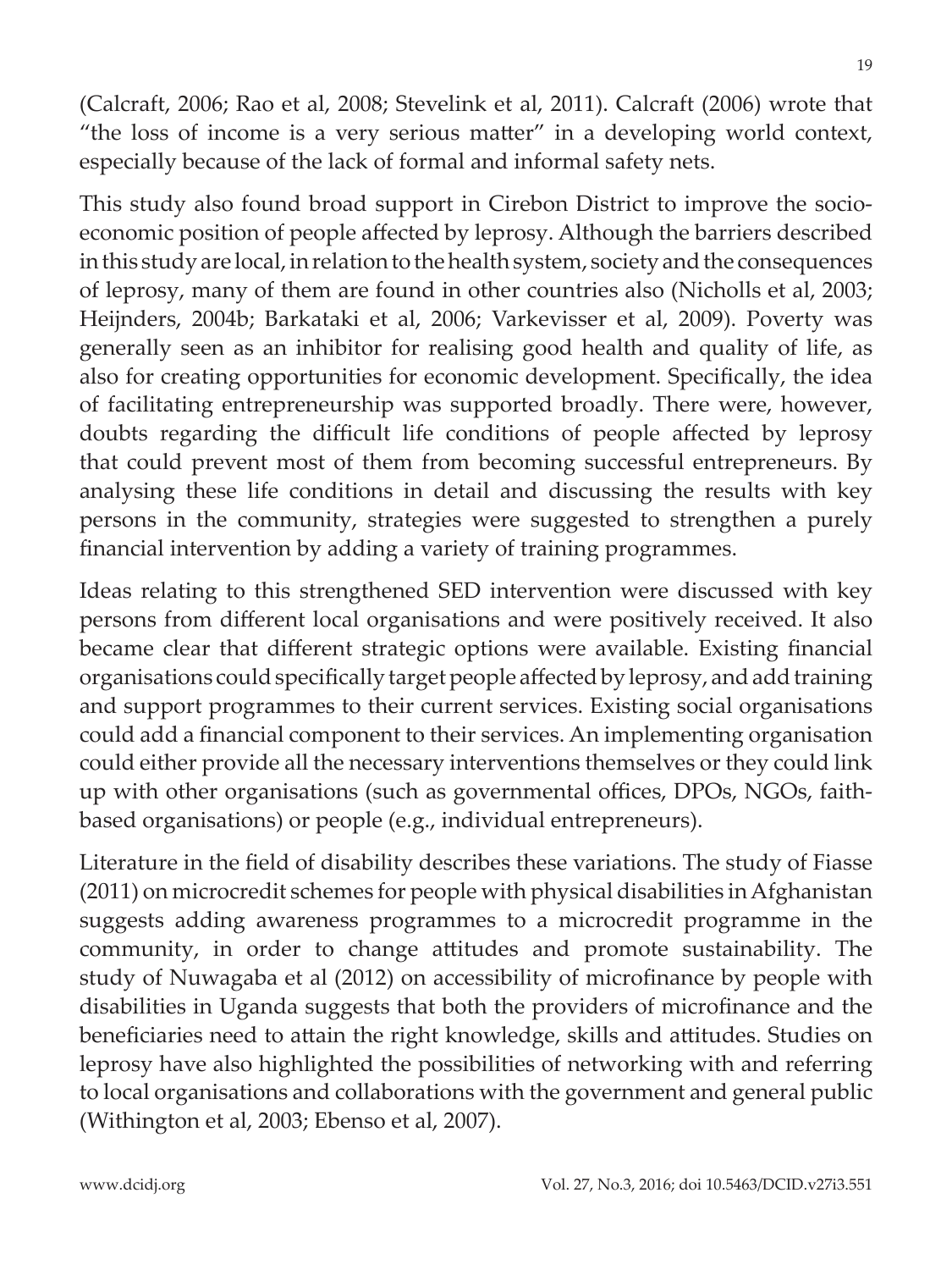On the basis of this analysis, it was concluded that conditions were favourable to implement an SED intervention. Yet it is important to remember that achieving socio-economic empowerment is not simple: it takes time, effort and commitment on the part of the people affected and the community. Opala and Boillot, in their 1996 study on leprosy in Sierra Leone, noted that "behaviour can change incrementally as new practices are given old interpretations, but because world view is a logically consistent whole, it is not nearly so amenable to piecemeal change". Furthermore, Dalal (2006) in his study in India mentioned that it is difficult to realise attitude change. However, it was promising that the programmes in this study described role reversals and discussions about abilities, instead of disabilities. It was clear that many strategies to deal with the problems can only be realised in the long term with inputs from the health sector. The knowledge and expertise in this sector is continuously improving and cannot easily be generated in other sectors. Increased networking between sectors is very important and is an effective way of dealing with complex social problems in which monodisciplinary approaches are no longer sufficient. In addition, a socio-economic intervention needs to be supported by other interventions to make a better impact (Cross et al, 2011; Tsai et al, 2013). It should be reinforced with approaches such as counselling, contact and advocacy.

#### **Limitations**

The limitation of this paper is that it is based on data from an exploratory study that addresses a broad range of barriers in relation to leprosy-related stigma. Each of these barriers would benefit from a more in-depth analysis of causes and dynamics which, it is to be hoped, will be done in the future. Also, the findings presented in this paper are specific to the study area and might not apply to other areas in Indonesia or elsewhere.

## **CONCLUSION and IMPLICATIONS**

In the development of new interventions – for dealing with stigma or poverty as well–the barriers for implementation need to be taken into consideration. More importantly, strategies to deal with the barriers that were identified need to be developed. For introducing an SED intervention, there needs to be cooperation between actors in the health system and those in the social welfare and financial systems. This route for improving the quality of life and reducing stigma of people affected by leprosy has potential and appears to hold promise.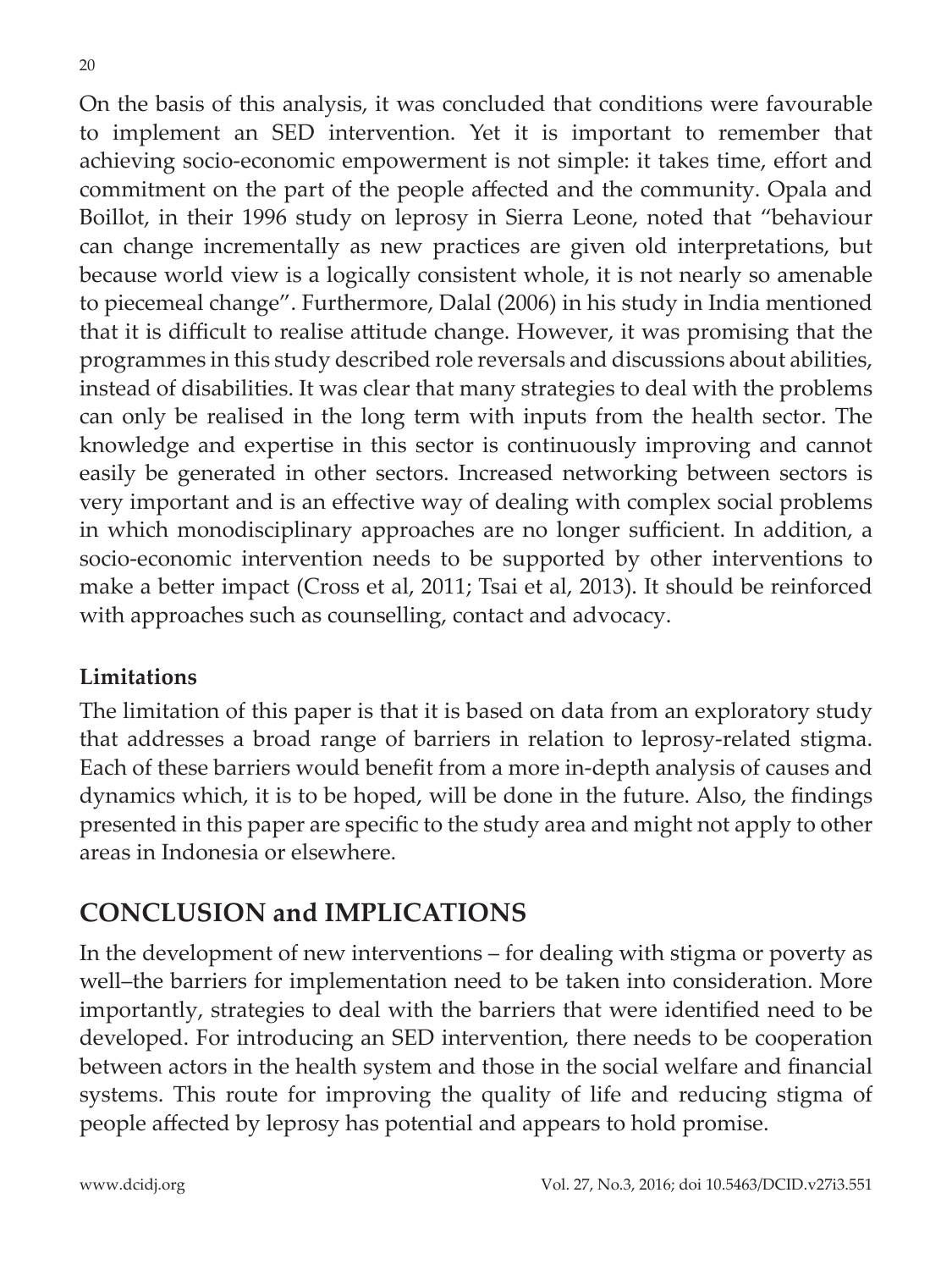## **ACKNOWLEDGEMENT**

The authors would like to thank all the participants, research assistants and colleagues of the SARI project. They also express their appreciation to the District Health Office in Cirebon, the West Java Provincial Health Office and the Sub-Directorate for Leprosy and Yaws of the Ministry of Health, for facilitating this study.

This study was supported by grants from Netherlands Leprosy Relief (NLR), Sasakawa Memorial Health Foundation (SMHF), the American Leprosy Missions (ALM) and effect: hope.

The authors declare that they have no competing interests.

### **REFERENCES**

Arole S, Premkumar R, Arole R, Maury M, Saunderson P (2002). Social stigma: A comparative qualitative study of integrated and vertical care approaches to leprosy. Leprosy Review; 73(2): 186–96. PMid:12192975

Awofeso (1992). Appraisal of the knowledge and attitude of Nigerian nurses toward leprosy. Leprosy Review; 63(2): 169–172. http://dx.doi.org/10.5935/0305-7518.19920022

Barkataki P, Kumar S, Rao PSS (2006). Knowledge of and attitudes to leprosy among patients and community members: a comparative study in Uttar Pradesh, India. Leprosy Review; 77(1): 62–68. PMid:16715691

Barrett R (2005). Self-mortification and the stigma of leprosy in northern India. Medical Anthropology Quarterly; 19(2): 216–230. http://dx.doi.org/10.1525/maq.2005.19.2.216

Briden A, Maguire E(2003). An assessment of knowledge and attitudes towards leprosy / Hansen's disease amongst healthcare workers in Guyana. Leprosy Review; 74(2): 154–162. PMid:12862257

Brouwers C, Brakel WH van, Cornielje H (2011). Quality of Life, Perceived Stigma, Activity and Participation of People With Leprosy-Related Disabilities in South-East Nepal. Disability, CBR & Inclusive Development; 22(1): 16–34. http://dx.doi.org/10.5463/dcid.v22i1.15

Brown W (2006). Can social marketing approaches change community attitudes towards leprosy? Leprosy Review; 77(2): 89–98. PMid:16895065

Calcraft JH (2006). The effects of the stigma of leprosy on the income generation of leprosy affected people in the Terai area of South East Nepal. Asia Pacific Disability Rehabilitation Journal; 17(2): 73–89.

Cross HA, Heijnders M, Dalal A, Sermrittirong S, Mak S (2011). Interventions for stigma reduction – Part 2: Practical Applications. Disability, CBR & Inclusive Development; 22(3): 71–80.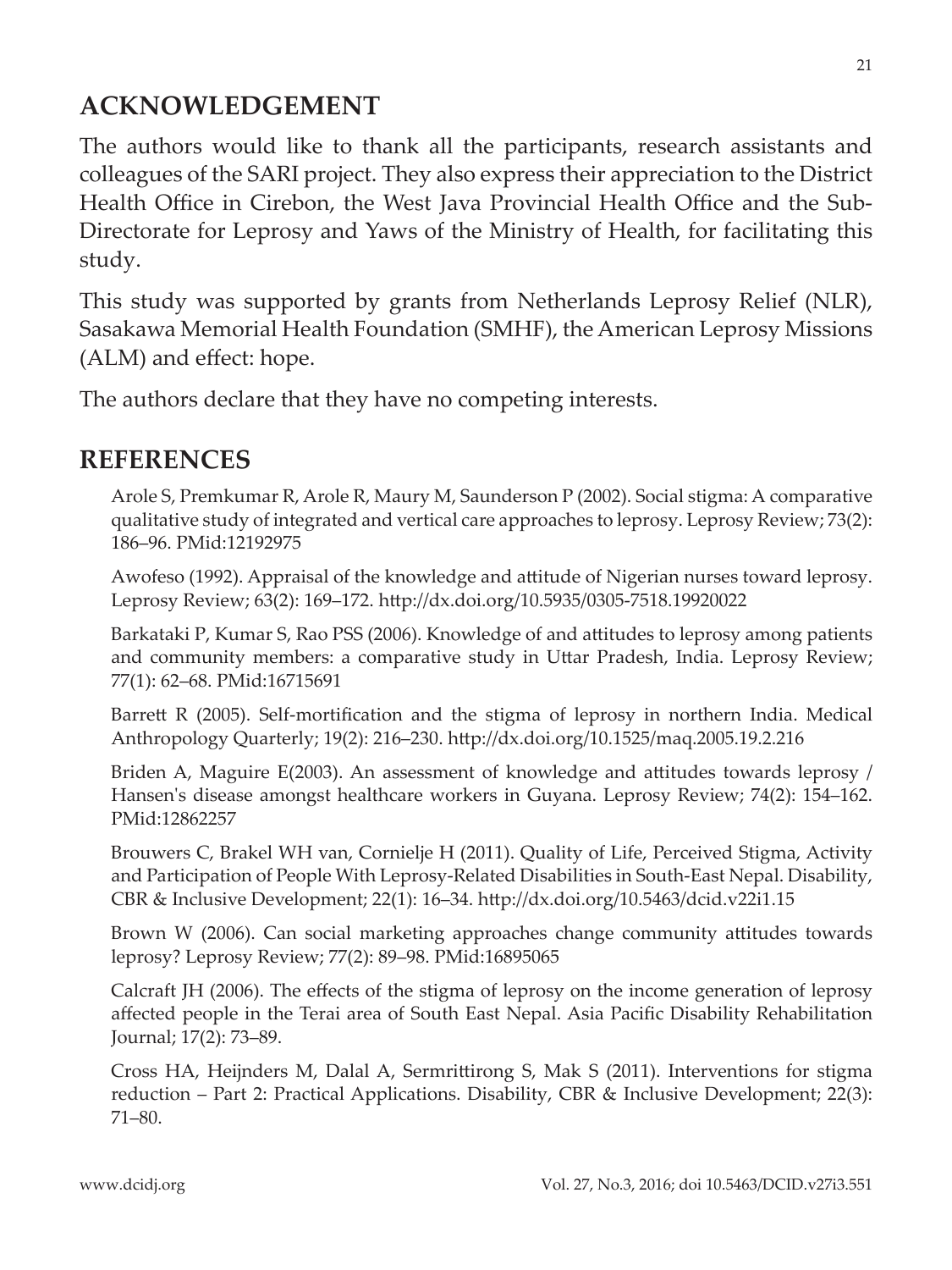Dalal AK (2006). Social interventions to moderate discriminatory attitudes: The case of the physically challenged in India. Psychology, Health & Medicine; 11(3): 374–382. http://dx.doi. org/10.1080/13548500600595392. PMid:17130074

Ebenso B, Fashona A, Ayuba M, Idah M, Adeyemi G, S-Fada S (2007). Impact of socioeconomic rehabilitation on leprosy stigma in Northern Nigeria: Findings of a retrospective study. Asia Pacific Disability Rehabilitation Journal; 18(2): 98–119.

Fiasse J (2011). Impact of micro credit scheme for persons with physical disabilities in Herat, Afghanistan. Disability, CBR and Inclusive Development; 22(1): 73–84. http://dx.doi. org/10.5463/dcid.v22i1.8

Heijnders ML (2004a). Experiencing leprosy: Perceiving and coping with leprosy and its treatment. A qualitative study conducted in Nepal. Leprosy review; 75(4): 327–337. PMid:15682970

Heijnders ML (2004b). The dynamics of stigma in leprosy. International Journal of Leprosy and other Mycobacterial Diseases; 72(4): 437–447. http://dx.doi.org/10.1489/1544-581X(2004)7 2<437:TDOSIL>2.0.CO;2

Iyor F (2005). Knowledge and attitude of Nigerian physiotherapy students about leprosy. Asia Pacific Disability Rehabilitation Journal; 16(1): 85–92.

Ministry of Health Indonesia (2007). National action plan leprosy control 2008-2010. Ministry of Health.

Ministry of Health Indonesia (2012). Annual Leprosy Statistics Indonesia 2011.

Nicholls PG, Wiens C, Smith WCS (2003). Delay in presentation in the context of local knowledge and attitude towards leprosy - The results of qualitative fieldwork in Paraguay. International Journal of Leprosy and Other Mycobacterial Diseases; 71(3): 198–209. http:// dx.doi.org/10.1489/1544-581X(2003)71<198:DIPITC>2.0.CO;2

Nuwagaba EL, Nakabugo M, Tumukunde M, Ngirabakunze E, Hartley S, Wade A (2012). Accessibility to micro-finance services by people with disabilities in Bushenyi District, Uganda. Disability & Society; 27(2): 175–190. http://dx.doi.org/10.1080/09687599.2011.644929

Opala J, Boillot F (1996). Leprosy among the Limba: Illness and healing in the context of world view. Social Science & Medicine; 42(1): 3–19. http://dx.doi.org/10.1016/0277-9536(95)00026-7

Rao PSS (2010). Study on differences and similarities in the concept and origin of leprosy stigma in relation to other health-related stigma. Indian Journal of Leprosy; 82: 117–121. PMid:21449222

Rao PSS, Raju MS, Barkataki A, Nanda NK, Kumar S (2008). Extent and correlates of leprosy stigma in Rural India. Indian Journal of Leprosy; 80(2): 167–174. PMid:19425512

Schuller I, van Brakel W (2010). The way women experience disabilities and especially disabilities related to leprosy in rural areas in South Sulawesi, Indonesia. Asia Pacific Disability Rehabilitation Journal; 21(1): 60–70.

Stevelink SAM, van Brakel WH, Augustine V (2011). Stigma and social participation in Southern India: differences and commonalities among persons affected by leprosy and